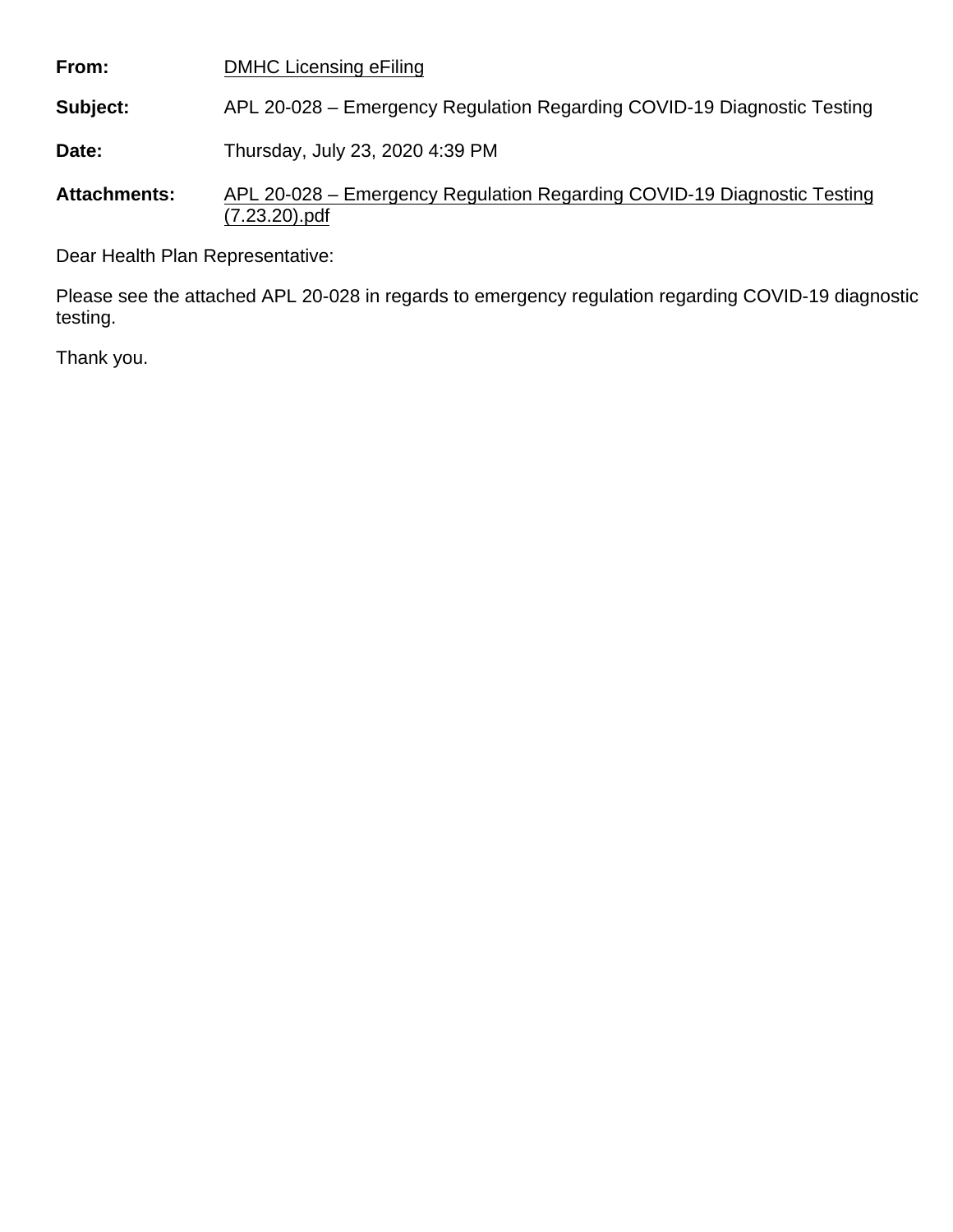

# **ALL PLAN LETTER**

**DATE:** July 23, 2020

**TO:** All Full-Service Commercial Health Care Service Plans

**FROM:** Sarah Ream

Acting General Counsel

**SUBJECT:** APL 20-028 – Emergency Regulation Regarding COVID-19 Diagnostic Testing

On July 17, 2020, the California Office of Administrative Law approved an emergency regulation submitted by the Department of Managed Health Care (DMHC) regarding COVID-19 diagnostic testing. The emergency regulation took effect July 17, 2020.

# **I. Applicability of the regulation:**

The emergency regulation applies to all full-service commercial health care service plans, including restricted health plans. The regulation does not apply to Medi-Cal plans or products or to Medicare Advantage plans or products. The regulation does not apply to specialized health plans.

The emergency regulation supersedes the DMHC's All Plan Letter (APL) 20-006, issued on March 5, 2020, to the extent the regulation conflicts with that APL.

# **II. Overview of the Regulation**

# **A. Access requirements for COVID-19 testing**

For purposes of access to COVID-19 testing, enrollees are classified into one of three broad categories: (1) enrollees (including "essential workers"[1](#page-1-0) ) with symptoms of or exposure to COVID-19; (2) asymptomatic enrollees who are "essential workers" who have not been exposed to COVID-19; and; (3) asymptomatic enrollees who are *not* "essential workers" and who have *not* been exposed to COVID-19. As described below, the access requirements differ for each of these groups.

<span id="page-1-0"></span><sup>&</sup>lt;sup>1</sup> A list of the categories of "essential workers" is attached to this APL.  $\overline{a}$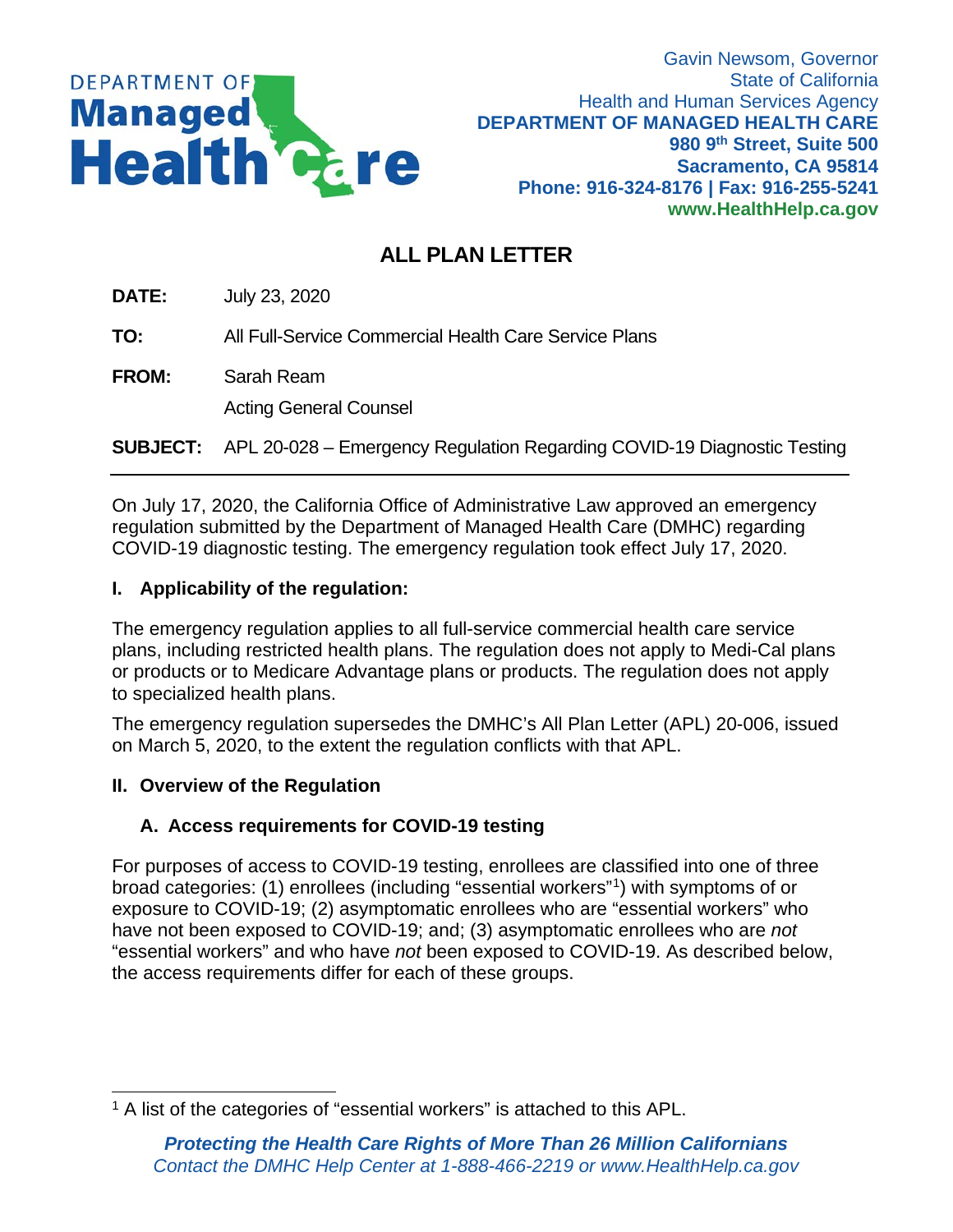## **1. Access for enrollees (including "essential workers") with symptoms of COVID-19 or known/suspected exposure to COVID-19**

Per federal law, an enrollee with symptoms of COVID-19 or who has known or suspected exposure to COVID-19 may access testing from any provider (in or out of network) without first going through the enrollee's health plan.<sup>[2](#page-2-0)</sup> Health plans must reimburse providers for COVID-19 tests administered to enrollees with symptoms of COVID-19 or known/suspected exposure to COVID-19, regardless of whether the enrollee received the test from an in-network or out-of-network provider. A health plan may not limit the number or frequency of tests an enrollee receives when the enrollee has symptoms of COVID-19 or known or suspected exposure to COVID-19.

#### **2. Access requirements for asymptomatic "essential workers" who do not have a known or suspected exposure to COVID-19**

The emergency regulation defines COVID-19 testing as medically necessary for enrollees who are "essential workers" regardless of whether the enrollee has symptoms of or suspected/known exposure to COVID-19. Because testing is deemed to be medically necessary, health plans may not require prior authorization for testing of "essential workers". Accordingly, health plans must offer an enrollee who is an "essential worker" a COVID-19 testing appointment that will take place within 48 hours of the enrollee's request. A health plan may not limit the number or frequency of tests an enrollee who is an essential worker receives.

Additionally, the appointment must be with a provider located within 30 minutes or 15 miles of the enrollee's residence or workplace. If the plan does not offer the enrollee an appointment meeting these time and distance requirements, the enrollee may access a COVID-19 test from any available provider (whether in or out of network). In-network cost-sharing applies in such instances.

#### **3. Access requirements for asymptomatic enrollees who are not "essential workers" and do not have a known/suspected exposure to COVID-19**

The emergency regulation requires health plans to cover COVID-19 testing for enrollees who are not "essential workers" and who do not have symptoms of or exposure to COVID-19 when such testing is medically necessary. As such, a health plan may impose prior authorization requirements on such testing. If the health plan requires prior authorization and finds the testing to be medically necessary for the enrollee, the plan must offer the enrollee an appointment for a COVID-19 test to occur within 96 hours of the enrollee's request.

The appointment for all other asymptomatic enrollees (who have had no exposure to COVID-19) must be with a provider located within 30 minutes or 15 miles of the

<span id="page-2-0"></span><sup>2</sup> Families First Coronavirus Response Act (FFCRA) (PL 116-127, March 18, 2020, 134 Stat 178); Coronavirus Aid, Relief, and Economic Security Act (CARES Act) (PL 116- 136, March 27, 2020, 134 Stat 281).  $\overline{a}$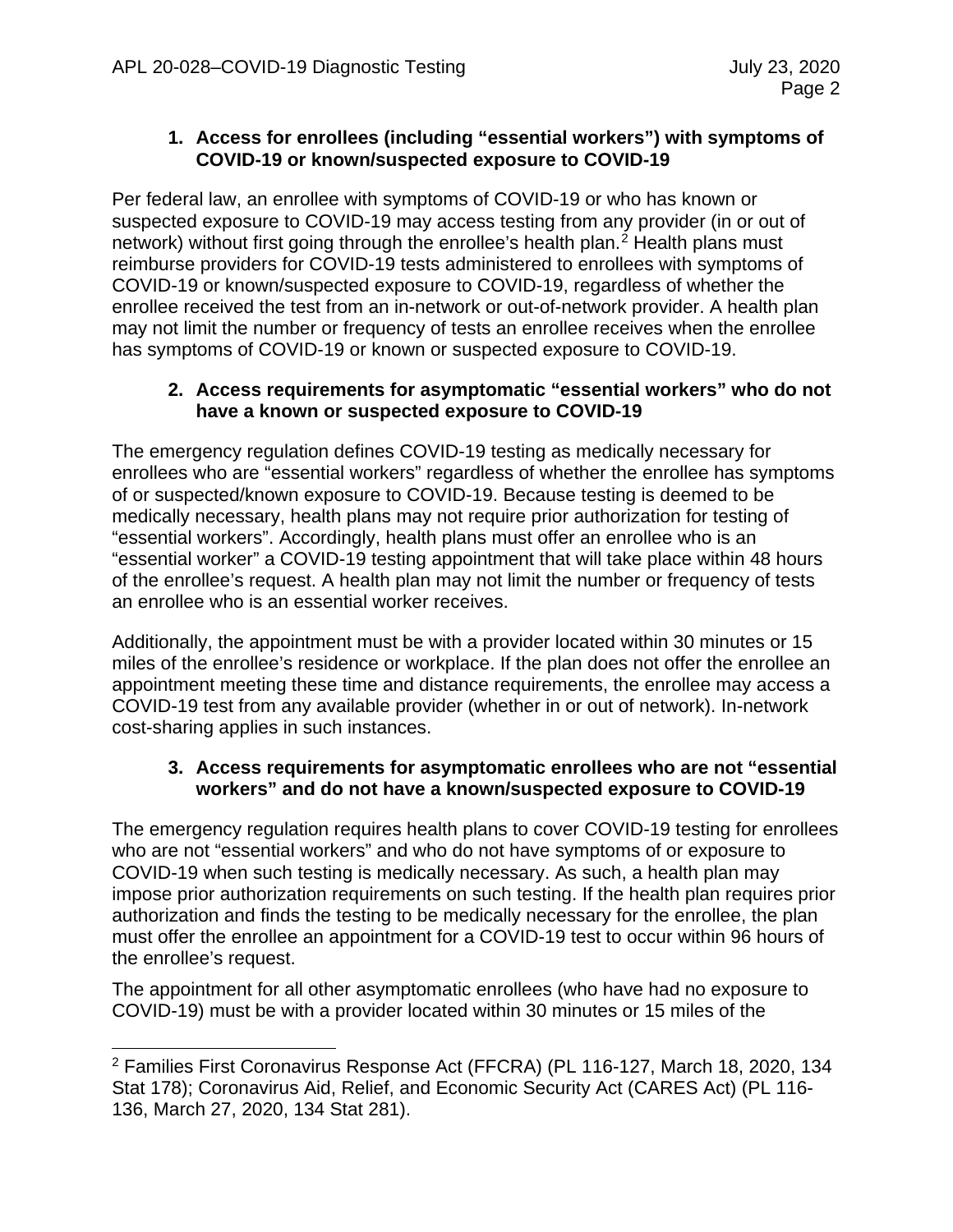enrollee's residence or workplace. If the plan does not offer the enrollee an appointment meeting these time and distance requirements, the enrollee may access a COVID-19 test from any available provider (whether in or out of network). In-network cost-sharing applies in such instances.

# **B. Cost-sharing**

The emergency regulation allows health plans to charge ordinary cost-sharing for COVID-19 testing, *unless otherwise provided by federal or state law*. The federal FFCRA and the CARES Act require health plans to provide COVID-19 testing at zero cost-sharing for enrollees with symptoms of COVID-19 or known or suspected exposure to someone with COVID-19. Accordingly, health plans must continue to impose no costsharing for COVID-19 testing for enrollees with symptoms of or known/suspected exposure to COVID-19.

For all other enrollees (i.e., enrollees without symptoms of or known/suspected exposure to COVID-19), health plans may impose ordinary cost-sharing for COVID-19 testing.

# **C. Utilization management requirements**

## **1. Enrollees with COVID-19 symptoms or known or suspected exposure to COVID-19**

Per the FFCRA and the CARES Act, health plans may not impose utilization management or prior authorization requirements on testing for enrollees who have symptoms of COVID-19 or known or suspected exposure to someone with COVID-19.

# **2. "Essential workers"** *without* **COVID-19 symptoms and** *without* **known or suspected exposure to COVID-19**

The DMHC's emergency regulation defines "essential workers" for purposes of the regulation and deems COVID-19 testing to be medically necessary for "essential workers" regardless of whether the "essential worker" has symptoms of or exposure to COVID-19.

If an enrollee who is an "essential worker" has symptoms of or suspected exposure to COVID-19, the FFCRA and the CARES Act allow the enrollee to receive COVID-19 testing without prior authorization or utilization management.

If an enrollee who is an "essential worker" does not have symptoms of or known/suspected exposure to COVID-19, the emergency regulation nevertheless deems COVID-19 testing to be medically necessary for the "essential worker." Accordingly, the health plan may not require utilization management or prior authorization for the enrollee's COVID-19 test(s).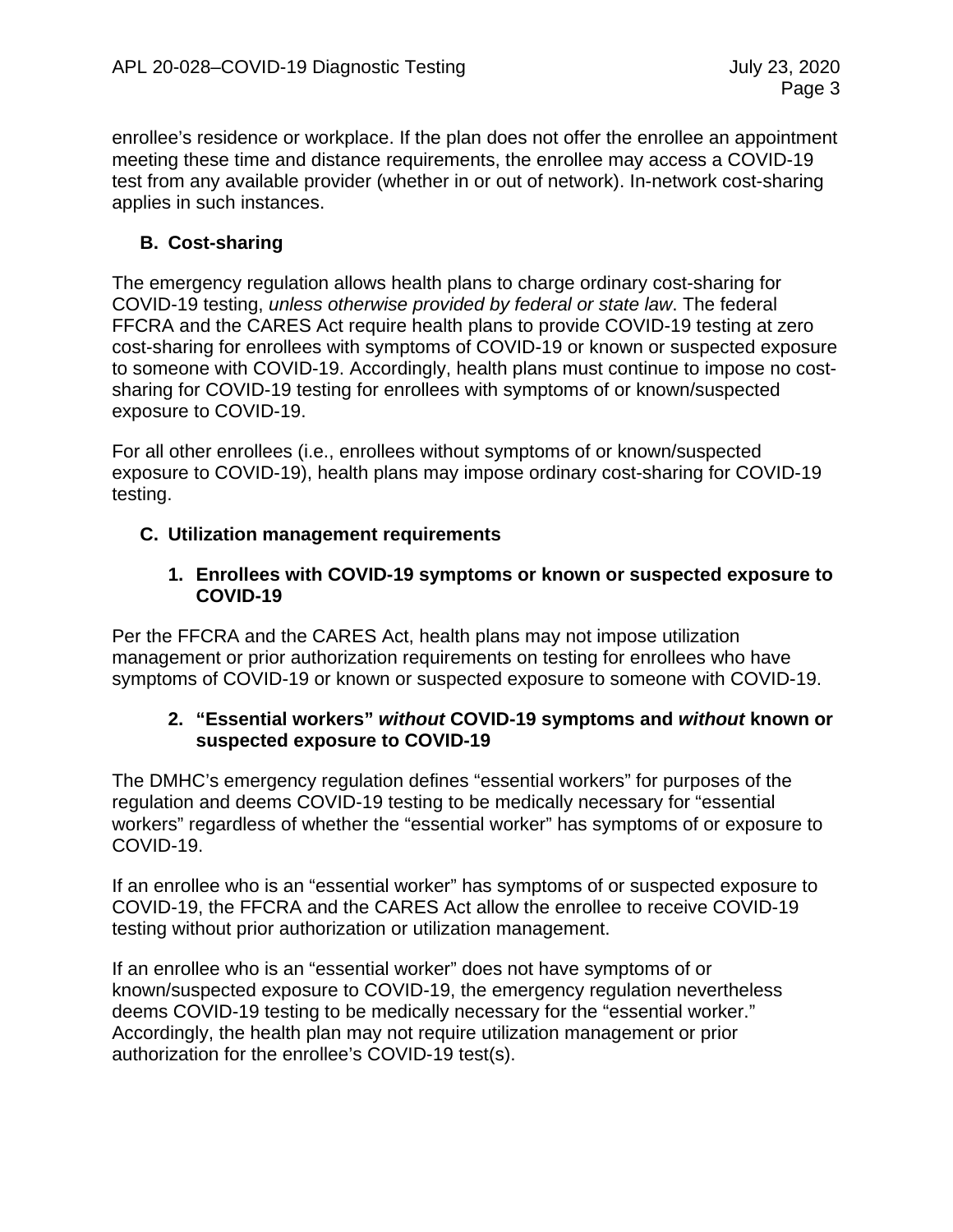Additionally, plans may not limit the frequency with which an "essential worker" obtains COVID-19 testing.

#### **3. Enrollees** *without* **COVID-19 symptoms,** *without* **known or suspected exposure to COVID-19 who** *are not* **"essential workers"**

Finally, health plans may impose ordinary utilization management requirements, including prior authorization requirements, in regard to an enrollee's (or an enrollee's provider's) requests for a COVID-19 test only if the enrollee: (1) has no symptoms of or known/suspected exposure to COVID-19; and, (2) the enrollee is not an "essential worker."

#### **D. COVID-19 testing is "urgent" care during the California state of emergency due to the coronavirus.**

The emergency regulation provides that medically necessary diagnostic testing for COVID-19 is an urgent health care service during the California state of emergency declared in response to the coronavirus. Under existing law, a health plan (or delegated provider) must offer an enrollee a medically necessary urgent care appointment consistent with the timeframes specified in California Code of Regulations, title 28, section 1300.67.2.2 (c)(5). These timeframes differ depending on whether the services *do not* require prior authorization (appointment within 48 hours) or *do* require prior authorization (appointment within 96 hours).

# **E. Shortages of testing capacity**

The DMHC and the California Department of Public Health (CDPH) continue to monitor the availability of COVID-19 testing across the state. The DMHC expects health plans to comply with the emergency regulation. If a health plan experiences difficulty securing COVID-19 testing appointments for its enrollees due to regional or state-wide testing shortages, the health plan should contact its assigned reviewer in the DMHC's Office of Plan Licensing.

If you have questions regarding this APL, please contact your health plan's assigned reviewer in the DMHC's Office of Plan Licensing.